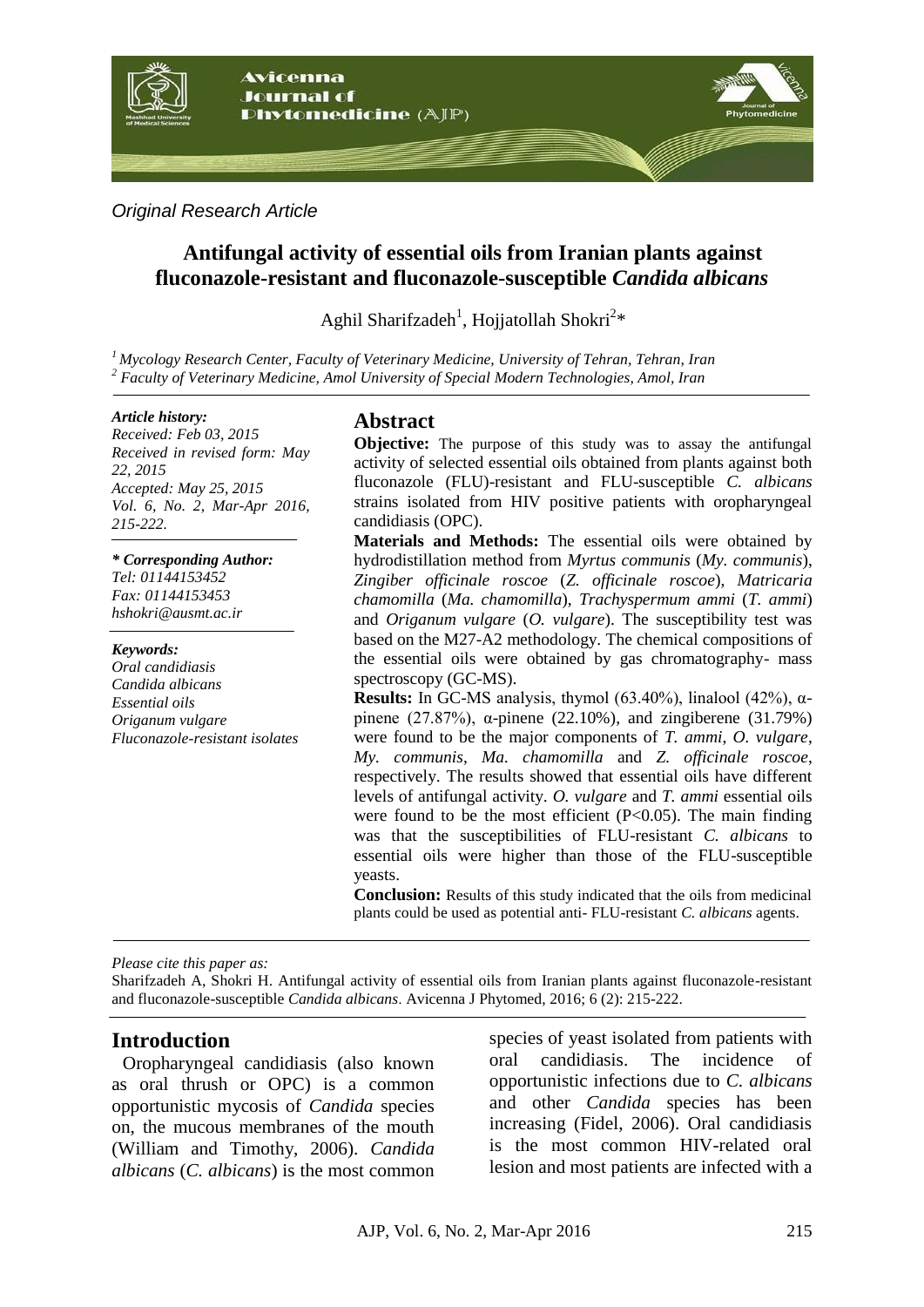strain originally present as a commensal of the oral cavity (Wabe et al., 2011). The spectrum of *Candida* infection is diverse, starting from asymptomatic colonization to pathogenic forms. The first step in the development of a *Candida* infection is colonization of the mucocutaneous surfaces. HIV infection is not only associated with increased colonization rates but also with the development of overt disease (Khan et al., 2012). During the course of HIV infection, the rate of *Candida* infection is inversely related to the CD4 counts of the patient which in turn depends on the use of anti-retroviral treatment. HIV-positive patients carry more and a greater variety of yeasts than HIV-negative subjects (Pappas et al., 2003). Early recognition and prophylactic treatment may prevent serious morbidity and fatal consequences in high risk patients. Polyene antibiotics have been the initial choice of antifungals for half a century. Recently, the azoles have been used to treat patients with systemic fungal infection. Fluconazole (FLU) is considered well tolerated and showed to be effective in the treatment of OPC (Koletar et al., 1990). The prolonged management of oral candidiasis in HIV patients might cause the development of drug resistance candidiasis (Hamza et al., 2008).

Essential oil is referred to any concentrated, hydrophobic (immiscible with water), typically lipophilic (oil or fat soluble) liquid of plants that contains highly volatile aroma compounds and carries a distinctive scent, flavor, or essence of the plant. This large and diverse class of oils is also referred to as volatile oils or ethereal oils. Essential oils are found in diverse parts of plants including leaves, seeds, flowers, roots and barks. For the plant, essential oils are thought to be vital for the life of the plant, containing compounds that help to fight parasites and infections containing anti-bacterial, antifungal, and anti-parasitic properties. For people, essential oils are used in perfumes, cosmetics, and bath products, for flavoring food and drink, for scenting incense and household cleaning products and for medicinal purposes. Interest in essential oils has revived in recent decades, with the popularity of aromatherapy, a branch of alternative medicine which claims that the specific aromas carried by essential oils have curative effects (Abdurahman et al., 2013).

Antimicrobial properties have been reported more frequently in a wide range of plant extracts and essential oils and natural products in an attempt to discover new chemical classes of antifungal drugs that could resolve these problems (Ali et al., 2001). Essential oils are very complex natural mixtures, which can contain about 20-60 components at quite different concentrations. They are characterized by two or three major components at fairly high concentrations (20-70%) when compared with other components present in traces (Bakkali and Averbeck, 2008). According to the literature, the investigation of natural products activity against *Candida* species increased significantly in the last 10 years, with the investigation of approximately 258 plant species from 94 families (Feldmesser, 2003; Duarte et al., 2008). Plants from Iranian biomes have also been used as natural medicines by local populations in the treatment of several diseases (Jafari et al., 2003; Khosravi et al., 2008). However, despite the rich flora, the antifungal activity of these plants has not been extensively studied. The screening programs for some under-represented targets, such as antifungal activity, may yield candidate compounds for developing new antimicrobial drugs. To explore the anti-*Candida* plants, this study was conducted to screen the antifungal activity of five plant essential oils including *Myrtus communis* (*My. communis*), *Zingiber officinale roscoe* (*Z. officinale roscoe*), *Matricaria chamomilla* (*Ma. chamomilla*), *Trachyspermum ammi* (*T. ammi*) and *Origanum vulgare* (*O. vulgare*) against *C. albicans* isolated from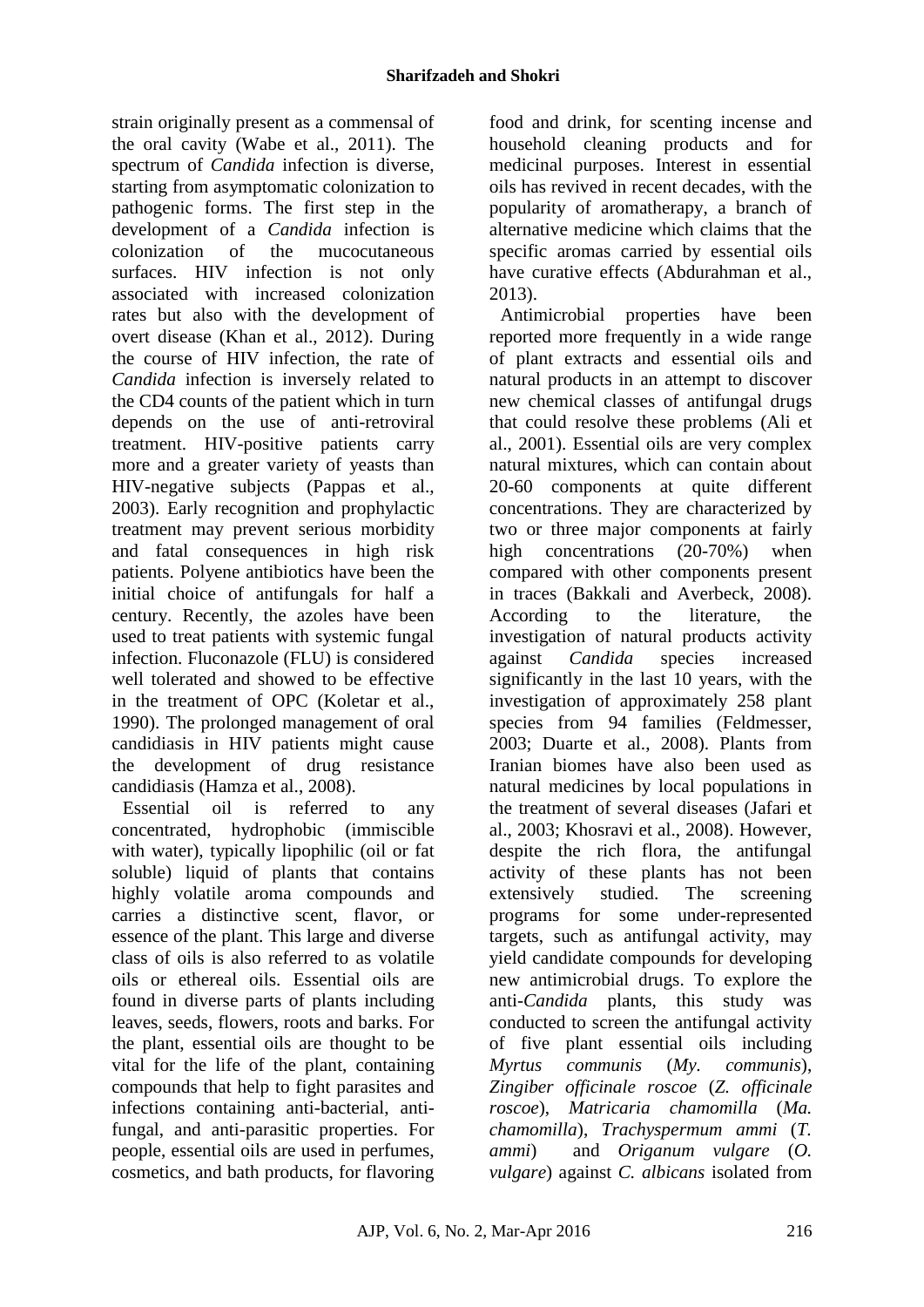oral cavity of HIV positive individuals with OPC.

# **Materials and Methods Plant materials**

The different organs of some medicinal plants identified by Iranian Forest Organization were selected as follows: *My. communis* leaves (Kerman province, voucher no. 1357), *Z. officinale roscoe* rhizomes (Shiraz province, voucher no. 24999), *Ma. chamomilla* flowers (Yasuj province, voucher no. 1387-1), *T. ammi* seeds (Isfahan province, voucher no. 15125) and *O. vulgare* leaves (Kurdistan province, voucher no. 9428).

### **Antifungal drugs**

Fluconazole (FLU) powder (Janssen Pharmaceutica, Beerse, Belgium) was purchased, dissolved in sterile distilled water and stored as 0.25 ml aliquots at -  $20^{\circ}$ C.

#### **Extraction of essential oils**

 The plant powders (100 g) were subjected to hydrodistillation using a Clevenger-type apparatus for 3 h. The collected essential oils were dried with anhydrous sodium sulphate, filtered and stored at 4-6°C in the dark (Council of Europe, 1997).

#### **GC-MS analysis of essential oils**

GC-MS analyses were carried out in a Hewlett Packard 6890 gas chromatograph fitted with a HP1 fused silica column (polydimethylsiloxane,  $\times$  0.25 mm i.d., film thickness 0.25 mm), interfaced with a Hewlett Packard mass selective detector 5973 (Agilent Technologies) operated by HP Enhanced ChemStation software, version A.03.00. GC parameters were as above, while the other parameters were: interface temperature  $250^{\circ}$ C; MS source temperature  $230^{\circ}$ C; MS quadrupole temperature  $150^{\circ}$ C; ionization energy 70 eV; ionization current 60 mA; scan range 35-350 u; scans s\_ 1 4.51. The identity of the compounds was achieved from their retention indices on both SPB-1 and SupelcoWax-10 columns and from their mass spectra. Retention indices, calculated by linear interpolation relative to retention times of C8-C22 n-alkanes, were compared with those of authentic samples included in our own laboratory database. The acquired mass spectra were compared with corresponding data of components of reference oils and commercially available standards from a home-made library or from literature data (Adams, 2004).

### *C. albicans* **isolates and inoculum preparation**

 A total of 60 *C. albicans* isolates (30 FLU-resistant and 30 FLU-susceptible strains) were obtained from HIV positive patients with OPC. All subjects gave informed consent to participate in the study. In order to identify the yeasts, germ tube test, CHROM agar, β-glucosidase test, urease test, cornmeal agar-Tween 80, sugar fermentation and assimilation tests by RAPID yeast plus system (Remel Inc., USA) were carried out. The organisms were cultured in Sabouraud dextrose agar (Difco, Spark, MD, USA) for 48 h at  $35^{\circ}$ C. The count of yeasts was adjusted to yield  $1.5 \times 10^8$  CFU.ml-1 using the standard McFarland counting method.

#### **Screening of essential oils for anti-***C. albicans* **activity**

*C. albicans* isolates were classified based on FLU susceptibility according to CLSI guideline (M44-A) (NCCLS, 2004). FLU break points were considered susceptible ( $> 19$  mm) and resistant ( $< 14$ ) mm) for disc diffusion method. Minimal inhibitory concentration (MIC) and minimum fungicidal concentration (MFC) were determined according to the reference documents M27-A2 for yeasts with modifications (CLSI, 2002). In brief, stock solutions of the essential oils (10 mg.ml-1) were prepared in sterile Sabouraud dextrose broth. Serial dilutions of the stock solution of each essential oil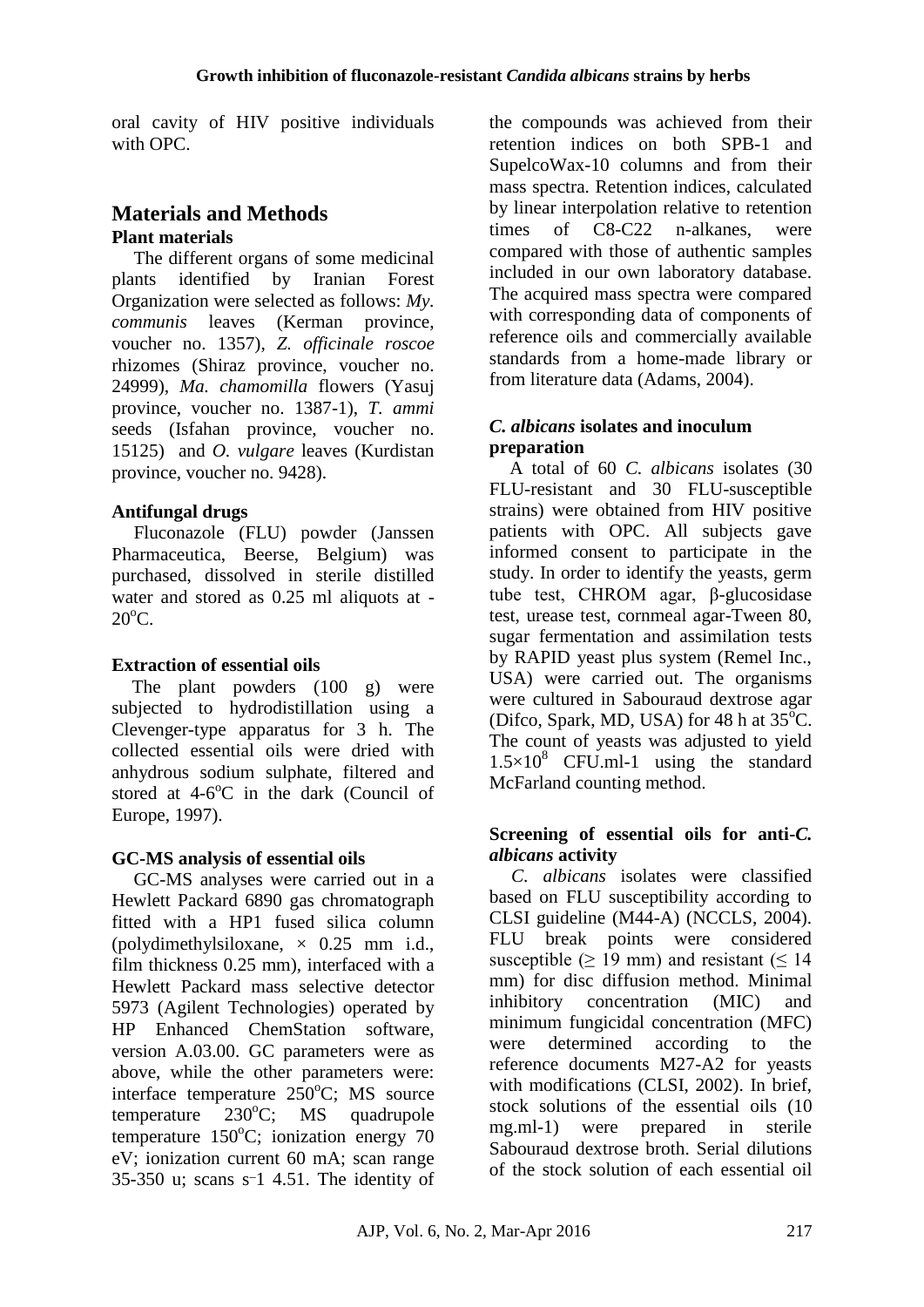were prepared as follows: *T. ammi* (200 to 1000 μg.ml-1), *My. communis* (1000 to 5000 μg.ml-1), *Z. officinale roscoe* (1000 to 5000 μg.ml-1), *Ma. chamomilla* (1000 to 3000 μg.ml-1) and *O. vulgare* (100 to 500 μg.ml-1) in glass tubes. Fifty microliters of the yeast suspension were added to each tube containing 100 μl of the oil and 900 μl of Sabouraud dextrose broth, and all tubes were incubated at  $35^{\circ}$ C for 48 h. Tubes containing only the Sabouraud dextrose broth, but without microorganisms, were used as controls. The lowest oil concentrations inhibiting fungal growth were identified as MICs. To determine MFCs, a loopful of broth was removed from each individual tube and spot-inoculated on individual Sabouraud dextrose agar plates. The plates were incubated at  $35^{\circ}$ C for 48 h, and MFCs were defined as the corresponding concentrations required to kill 99.9% of the cells.

#### **Statistical analysis**

The antifungal activity was analyzed by the two-tailed paired student's t-test. Statistical significance was considered a *P* value less than 0.05.

# **Results**

The hydrodistillation of the aerial parts of the above-mentioned plants gave yellowish essential oils and their components were illustrated in Table 1. As a results of GC-MS analyses, the main components were found to be linalool (42%), thymol (25.10%) and  $\alpha$ -terpineol (10%) in *O. vulgare*, α-pinene (27.87%), 1,8-cineole (20.15%) and linalool (10.26%) in *My. communis*, α-pinene (22.10%), camphene (10.10%) and bisabolol oxide (8.45%) in *Ma. chamomilla*, thymol (63.40%), ρ-cymene (19%) and γ-terpinene (16.90%) in *T. ammi* and zingiberene (31.79%), AR-<br>curcumene (15.88%) and  $\beta$ curcumene  $(15.88\%)$  and sesquiphellandrene (15.57%) in *Z. officinale roscoe.*

In this study, the MIC and MFC values of the active oils were established for *C. albicans* and the results were shown in Table 2. The MIC values demonstrated the existence of inhibitory effects on *C. albicans* tested, with MIC values ranging from 300 to 3200 μg.ml-1for FLUresistant strains and 300 to 3000 μg.ml-1for FLU-susceptible strains. Among the plants tested, the most activity was observed with *O. vulgare* and *T. ammi* essential oils showing the lower MIC values against *C. albicans* (P< 0.05), followed by *Ma. chamomilla*, *Z. officinale roscoe* and *My. communis* oils for understudy groups.

# **Discussion**

The antimicrobial properties of volatile aromatic oils from plants have been recognized since antiquity. Here, we evaluated the antifungal activities of essential oils obtained from plants against both FLU-susceptible and -resistant *C*. *albicans* strains (Shokri et al., 2012). Our findings showed that *O. vulgare* essential oil contained linalool (42%), thymol (25.10%) and  $\alpha$ -terpineol (10%) as the main components. The essential oil of *O. vulgare* was analyzed by several authors. The main components were reported as thymol, α -terpineol, linalyl acetate and linalool. In this study, the GC-MS analysis showed that the essential oil of *T. ammi* was rich in thymol (63.40%), ρ-cymene (19%) and  $\gamma$ -terpinene (16.90%), and the compositions were similar to the oil compositions of previous investigations (Pérez et al., 2007; Martino et al., 2009). In overall, it seems that thymol was active against various fungal pathogens, in particular *C. albicans* (Abbaszadeh et al., 2014).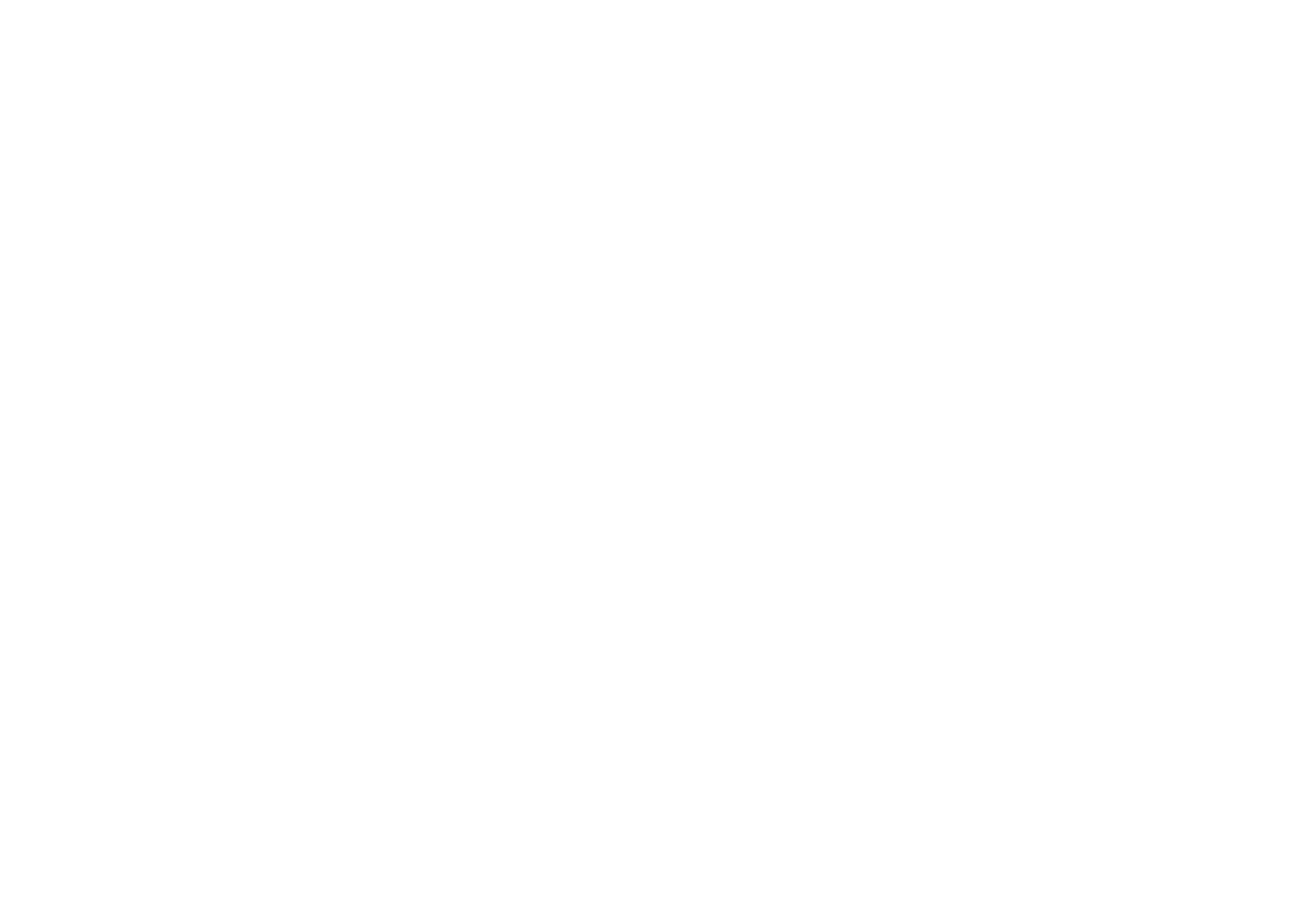|                            | <b>FLU-resistant</b> (Mean±SD) |                       | <b>FLU-susceptible (Mean</b> +SD) |                       |
|----------------------------|--------------------------------|-----------------------|-----------------------------------|-----------------------|
| Antifungal agents          | $MIC (µg.ml-1)$                | MFC $(\mu g.ml^{-1})$ | $MIC (µg.ml-1)$                   | MFC $(\mu g.ml^{-1})$ |
| Trachyspermum ammi         | $320+44.72$                    | $420+44.72$           | $320+44.72$                       | $400+70.71$           |
| <b>Myrtus</b> communis     | 3200+447.21                    | 3800+570.08           | $3000+0$                          | $3600+223.60$         |
| Zingiber officinale roscoe | $2500+0$                       | $3000+0$              | $2500+0$                          | $3100+223.60$         |
| Matricaria chamomilla      | 1700+410.79                    | $2300+273.86$         | 1550+410.79                       | $2200+273.86$         |
| Origanum vulgare           | $300+0$                        | $400+0$               | $300+0$                           | $400 \pm 0$           |

Table 2. Minimal inhibitory concentration (MIC) and minimum fungicidal concentration (MFC) of some essential oils against *Candida albicans* isolates from HIV positive patients with oropharyngeal candidiasis.

As a result of GC–MS analyses, α-pinene (27.87%), α-pinene (22.10%) and zingiberene (31.79%) were as the major compounds in *My. communis*, *Ma. chamomilla* and *Z. officinale roscoe* oils, respectively. These findings are in agreement with previous works carried out by other investigators (Sultan et al., 2005; Ayoughi et al., 2011; Nabavizadeh et al., 2014). Minor differences in different studies can be due to physiological variation, genetic factors and the evolution as well as the harvest time and period.

The present study demonstrated the inhibitory activity of essential oils ranging from 300 to 3200 μg.ml-1 for FLUresistant and 300 to 3000 μg.ml-1 for FLU-susceptible *C. albicans* strains. Our results confirmed that *My. communis, Z. officinale roscoe, Ma. Chamomilla, T. ammi* and *O. vulgare* essential oils have antifungal activities against both FLUsusceptible and -resistant *C. albicans* isolates. The inhibitory effect of the essential oils increased when the concentration of essential oil was changed. These results have been reported in other studies as well (Motsei et al., 2003). Our results revealed the best inhibitory effect on *C. albicans* growth by *O. vulgare* and *T. ammi* oils (P< 0.05). The oils of Iranian *O. vulgare* and *T. ammi* are rich in monoterpene phenols, especially thymol, indicating the most active component against fungi (Salehi Surmaghi, 2006). The antifungal mechanism of thymol is not well understood although membrane and cell wall disruption with morphological deformation, collapse and deterioration of the yeasts have been hypothesized (Ahmad et al., 2011).

When FLU-susceptible and -resistant *C. albicans* had their susceptibility to essential oils, compared with each other, the FLU-susceptible *C. albicans* group was more susceptible than FLU-resistant one. Although the FLU-susceptible group was more sensitive to treatment with essential oils, there weren't any significant differences between them. The comparison of susceptibility profiles showed that the FLU-resistant group was as susceptible as FLU-susceptible group. This fact suggests that the mechanism of antifungal action of essential oils is independent of changes associated with resistance to azoles (Pozzatti et al., 2008). Such an interesting result warrants further studies including other FLU-resistant fungi. Regarding chemical composition, *T. ammi* and *O. vulgare* essential oils showed thymol at concentrations of 63.4% and 25.1%, respectively. Thus, it could be the main compound responsible for its potent anti-*Candida* activity. As far as we know, this is the first study showing the activity of *T. ammi* and *O. vulgare* essential oils against FLU-resistant *C. albicans* isolates.

The results of the susceptibility test on the *Candida* isolates indicated that the essential oils of *My. communis, Ma. chamomilla* and *Z. officinale roscoe* were less active than those obtained from *O.*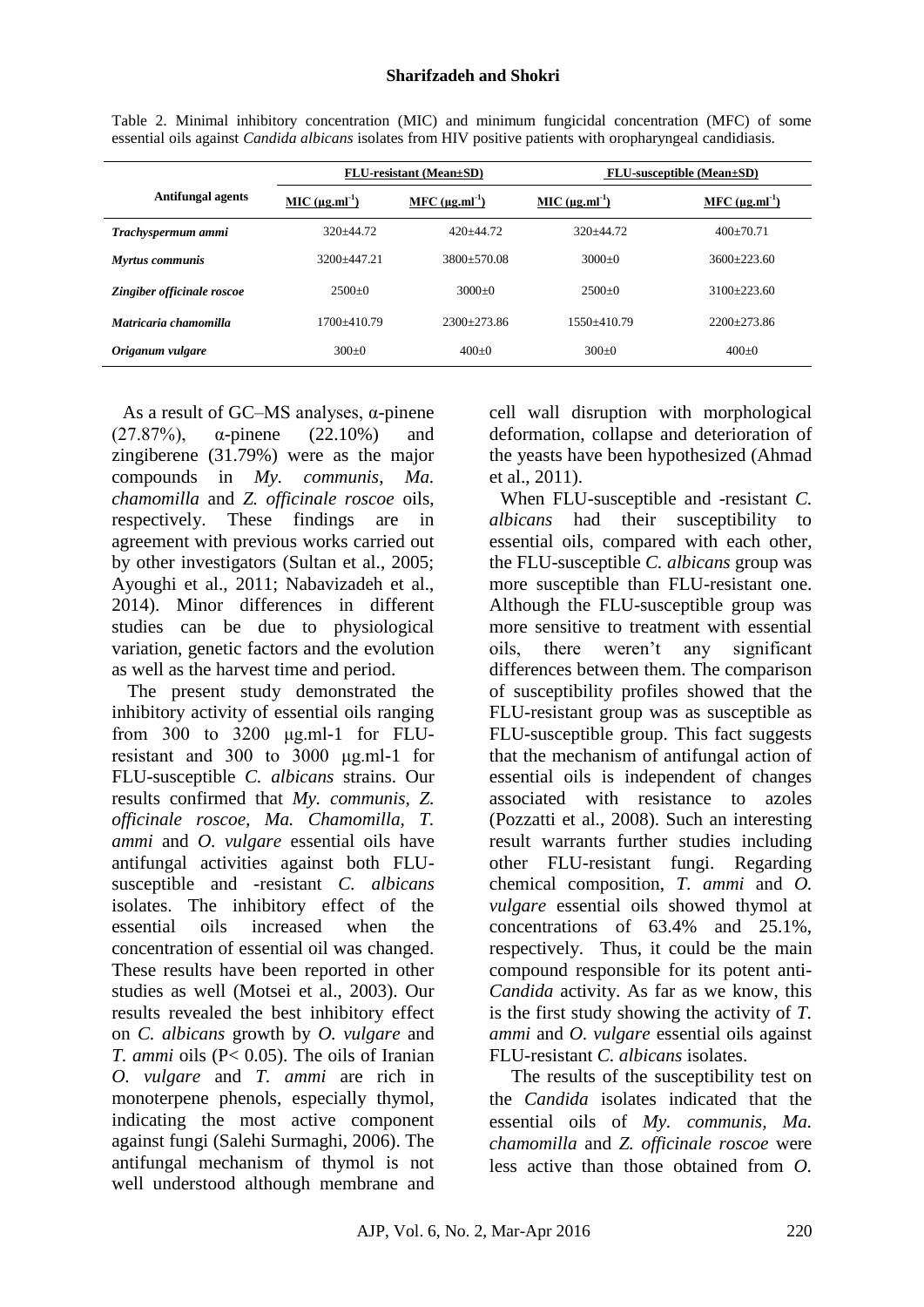*vulgare* and *T. ammi*. Therefore, we would suggest that although the thymol content was found to be higher in *O. vulgare* and *T. ammi*, the absence of it probably determined reduced antifungal activity. The comparison between groups of *C. albicans* isolates indicated that FLUresistant *C. albicans* strains were more susceptible to *My. communis* essential oil than FLU-susceptible isolates. Similar results were observed for *Ma. chamomilla* and *Z. officinale roscoe*. Is it possible that the presence of compounds such as  $\alpha$ pinene or zingiberene in the three most efficient essential oils mentioned above is responsible for the activity against FLUresistant isolates and biochemical and physiological changes secondary to development of resistance make the isolates more susceptible to some compounds? Accurate answers to these questions would require new and more thorough assays and could be the key for the development of innovative molecules with antifungal activity. Our results are in agreement with Pozzatti et al. (2008) and Vazquez et al. (2005) studies.

In conclusion, *O. vulgare* and *T. ammi* essential oils showed high antifungal activity when compared with those of *My. communis, Ma. chamomilla* and *Z. officinale roscoe* oils. In this study, differences on susceptibility between groups of *C. albicans* were observed; indicating that the FLU-resistant group was more susceptible to these essential oils than the FLU-susceptible group.

# **Acknowledgment**

This research work has been supported by a research grant from Amol University of Special Modern Technologies, Amol, Iran.

# **Conflict of interest**

The authors declare that they have no conflicts of interest concerning this article.

# **References**

- Abbaszadeh S, Sharifzadeh A, Shokri H, Khosravi AR, Abbaszadeh A. 2014. Antifungal efficacy of thymol, carvacrol, eugenol and menthol as alternative agents to control the growth of food-relevant fungi. J MycolMéd, 24: e51-e56.
- Abdurahman HN, Ranitha M, Azhari HN. 2013. Extraction and characterization of essential oil from Ginger (*Zingiber officinale* roscoe) and Lemongrass (*Cymbopogon citratus*) by microwave-assisted hydrodistillation. Int J Chem Environ Engin, 4: 221-226.
- Adams RP. 2004. Identification of essential oil components by gas chromatography/mass spectroscopy. Carol Stream, IL: Allured Publishing Corporation.
- Ahmad A, Khan A, Akhtar F, Yousuf S, Xess I, Khan LA. 2011. Fungicidal activity of thymol and carvacrol by disrupting ergosterol biosynthesis and membrane integrity against *Candida*. Eur J Clin Microbiol Infect Dis, 30: 41-50.
- Ali NA, Julich WD, Kusnick C, Lindequist U. 2001. Screening of Yemeni medicinal plants for antibacterial and cytotoxic activities. J Ethnopharmacol, 74: 173-179.
- Ayoughi F, Barzegar M, Sahari MA, Naghdibadi H. 2011. Chemical compositions of essential oils of *Artemisia dracunculus* L. and endemic *Matricaria chamomilla* L. and an evaluation of their antioxidative effects. J Agr Sci Tech, 13: 79-88.
- Bakkali F, Averbeck S. 2008. Biological effects of essential oils. Food Chem Toxicol, 46: 446-475.
- Clinical Laboratory Standards Institute. 2002. Reference Method for Broth Dilution Antifungal Susceptibility Testing of Yeasts. Approved Standard M27-A2, Wayne PA.
- Council of Europe. 1997. Methods of Pharmacognosy. In: European Pharmacopoeia. 3rd edition. Strasbourg: European Department for the Quality of Medicines, p. 121-122.
- Duarte MCT, Figueira GM. 2008. Anti-*Candida* activity of essential oils and extracts from native and exotic medicinal plants used in Brazil. In: Rai MK, Carpinella C, editors. Naturally Occurring Bioactive Compounds: A Newer and Safer